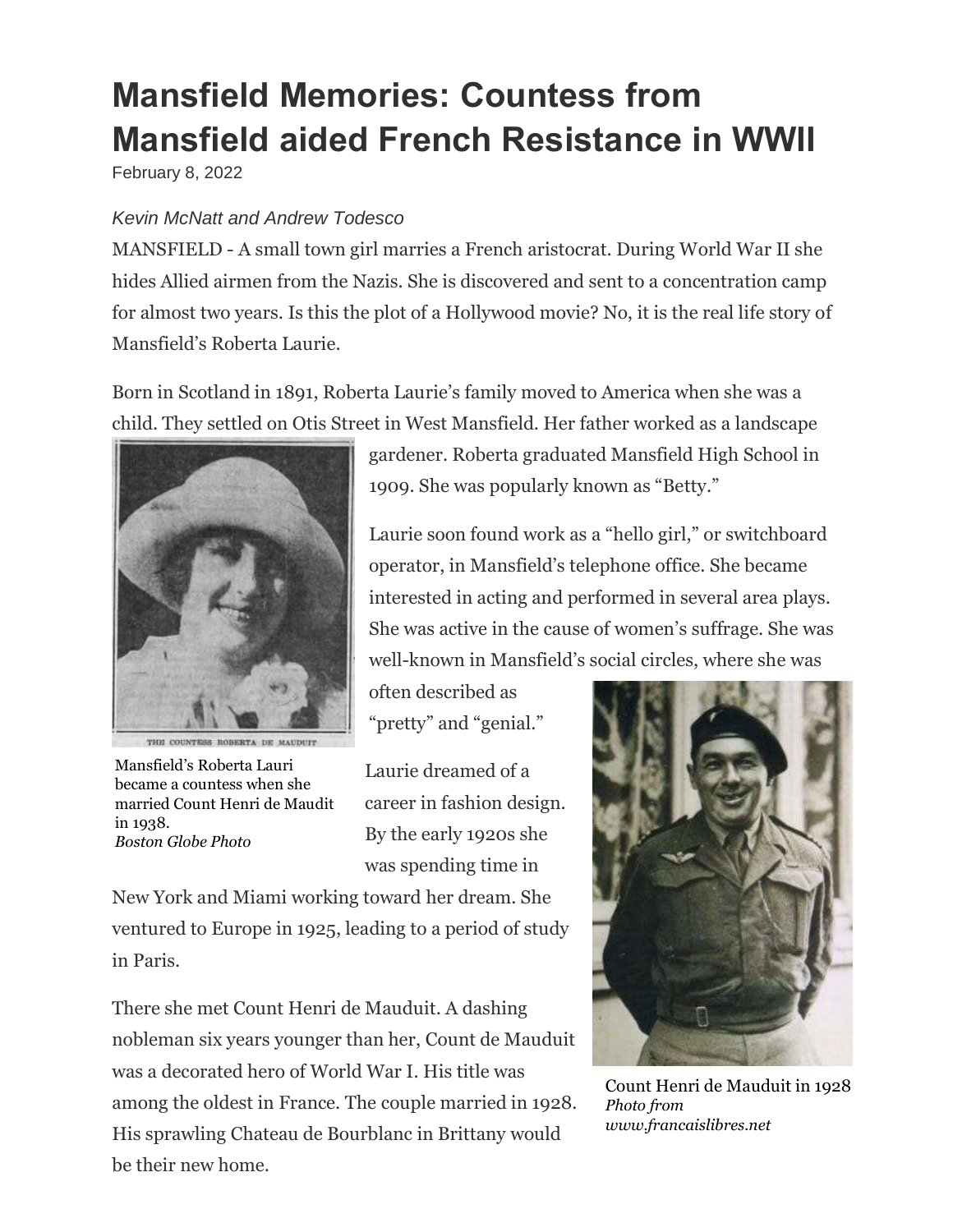

Roberta Laurie. *Photo from www.bourblanc.fr/ourhistory.*

The couple entertained the wealthy and well-known of pre-war France. But with the coming of World War II and the Nazi occupation of northern France, life would be turned upside down. The count went to England to serve in the Free French government under Charles de Gaulle. The countess remained at Bourblanc.

When British and American airmen were downed over France, the French resistance risked their lives to get them back to England to fly once again. The countess joined an underground network dedicated to that purpose.

"Only one maid and I knew they were there," the countess told Stars and Stripes Magazine in 1945. "They hid between floors and only came out at night to eat and listen to music on the radio. They would eat and clean up the dishes themselves before going back to their hiding place before dawn."



During World War II the countess hid Allied airmen from the Nazis at the Chateau de Bourblanc in Brittany. *Photo from www.bourblanc.fr/our-history.*